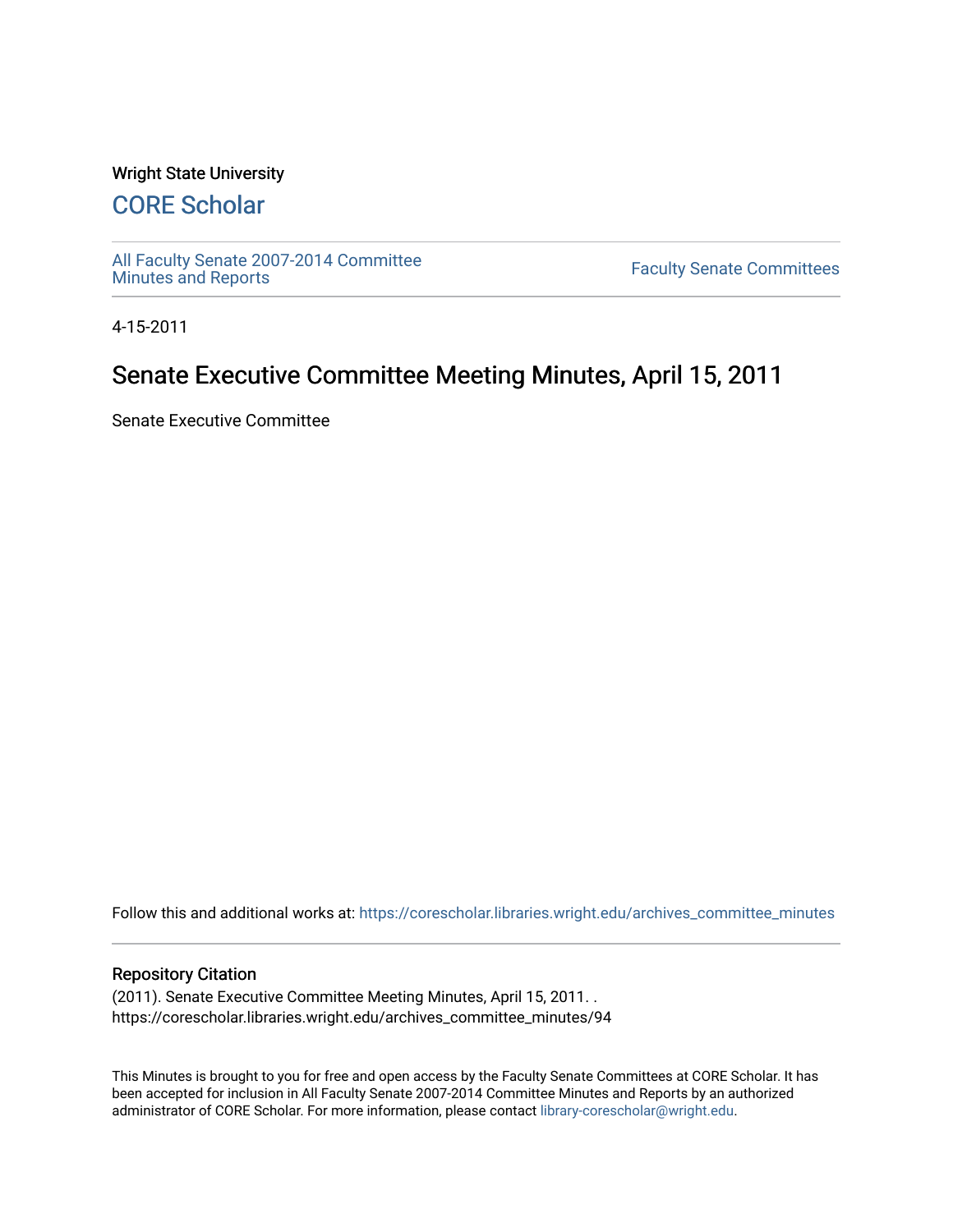#### **Senate Executive Committee Monday, April 15, 2011 Minutes**

### **Update on elections**

The committee was updated on the elections process for Senate, Senate Executive Committee, and Faculty President-Elect. Senate Elections are complete and Executive Committee representative names are due from the colleges by May 1. The Faculty President nomination period closed on Monday, April 15. The elections process should start by Monday, April 25.

# **Update on Faculty Constitution**

The Constitution has been posted online and the faculty received official notification that the approval process has begun. A special meeting of the faculty will be held on April 25, 2011. Voting on the Constitution will begin May 23 and close on May 25.

# **Time-block changes**

Semester Director Dr. Herb Dregalla was tasked with revisiting the time-block and making a recommendation to EC. He reported that he is still consulting with deans. We decided to consult with the UCAPC chair since the policy originated from this committee.

# **Ad hoc Student Conduct Committee recommendations**

Executive Committee continued further discussion on the recommendations and concluded their discussion with additional questions for the committee. They have asked the Ad hoc Student Conduct Committee to reconvene, address concerns and report back to EC. It is the goal for the committee to finalize work before the end of spring quarter; however, work may carry over into next academic year.

# **Report from EC members regarding college certificates**

No EC members found any certificates in their colleges lacking academic homes. Since Tom Sudkamp raised the original issue, he will be consulted to see if he had any specific concerns that need to be addressed.

# **OFC report**

Ohio Faculty Council discussed creating a freedom of information request of the IUC to investigate that organizations role in the origins of SB5. It was decided that some individual schools would join together to make the request rather than OFC.

# **Directors being eliminated in COLA**

The Directors of the various Centers were relieved of their duties by the Dean beginning in September. Responsibilities will be shifted to a yet-to-be-hired Assistant Dean from the faculty ranks. Concerns were raised about the lack of consultation with or prior notice to others.